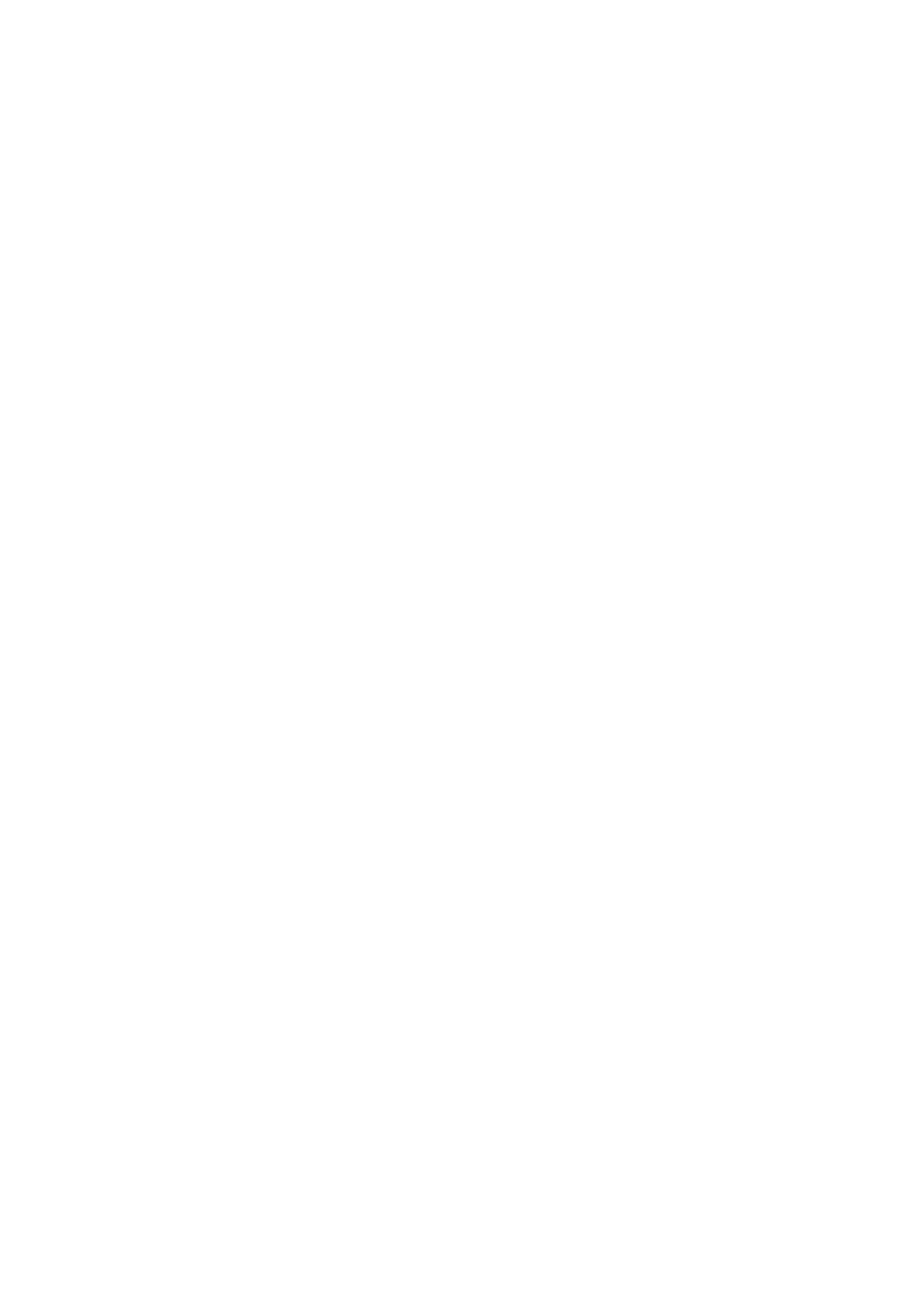# **Introduction**

## **The Public Interest Advocacy Centre**

The Public Interest Advocacy Centre (PIAC) is an independent, non-profit law and policy organisation that works for a fair, just and democratic society, empowering citizens, consumers and communities by taking strategic action on public interest issues.

PIAC identifies public interest issues and, where possible and appropriate, works co-operatively with other organisations to advocate for individuals and groups affected. PIAC seeks to:

- expose and redress uniust or unsafe practices, deficient laws or policies;
- promote accountable, transparent and responsive government;
- encourage, influence and inform public debate on issues affecting legal and democratic rights; and
- promote the development of law that reflects the public interest;
- develop and assist community organisations with a public interest focus to pursue the interests of the communities they represent;
- develop models to respond to unmet legal need; and
- maintain an effective and sustainable organisation.

Established in July 1982 as an initiative of the (then) Law Foundation of New South Wales, with support from the NSW Legal Aid Commission, PIAC was the first, and remains the only broadly based public interest legal centre in Australia. Financial support for PIAC comes primarily from the NSW Public Purpose Fund and the Commonwealth and State Community Legal Services Program. PIAC also receives funding from Trade and Investment, Regional Infrastructure and Services NSW for its work on energy and water, and from Allens Arthur Robinson for its Indigenous Justice Program. PIAC also generates income from project and case grants, seminars, consultancy fees, donations and recovery of costs in legal actions.

# **PIAC's work in the criminal justice system**

PIAC has significant experience in relation to sentencing through its work with the Homeless Persons' Legal Service (HPLS), a joint initiative between PIAC and the Public Interest Law Clearing House (PILCH) NSW. The HPLS Solicitor Advocate provides representation for people who are homeless and charged with minor criminal offences. The role was established in 2008 to overcome some of the barriers homeless people face accessing legal services, including: a lack of knowledge of how to navigate the legal system; the need for longer appointment times to obtain instructions; and, the need for greater capacity to address multiple and complex interrelated legal and non-legal problems.

Since commencing in 2008, the HPLS Solicitor Advocate provided court representation to 314 individual clients.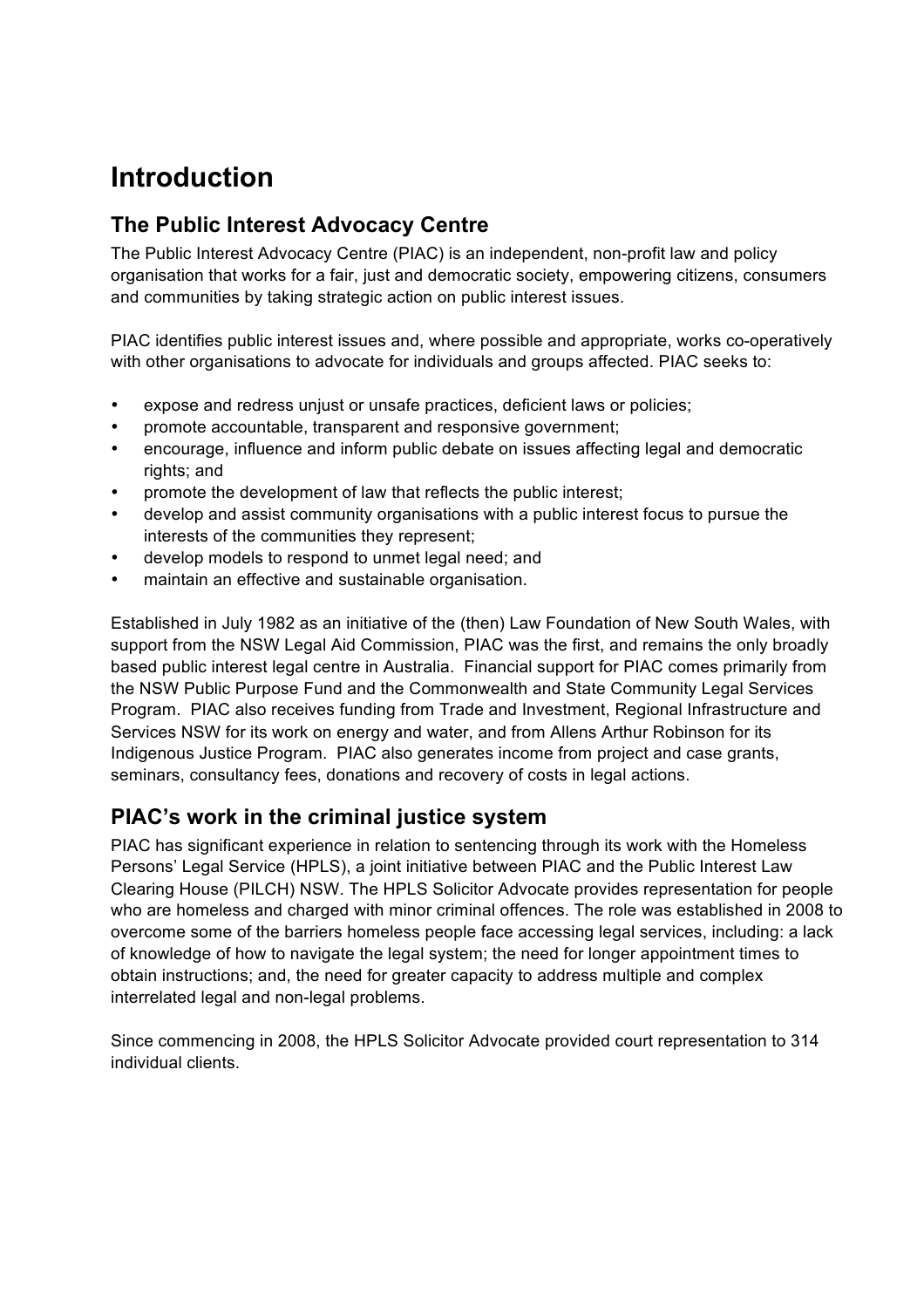# **NSW Law Reform Commission Sentencing Question Papers 1-4**

PIAC welcomes the opportunity to comment on the NSW Law Reform Commissions' *Question Papers 1-4* (the Question Papers) relating to the review of the *Crimes (Sentencing Procedure) Act 1999* (NSW) (the Act).

In October 2011, PIAC through its program, HPLS, provided comment to the NSW Law Reform Commission's sentencing outline paper. HPLS's submission focused on the close relationship between offending, re-offending, incarceration and homelessness. HPLS's submission called on the NSW Law Reform Commission to recommend:

- additional intermediate sentencing orders for people who are homeless, have a mental illness or a drug/alcohol dependency;
- that suspended sentences as a sentencing option be maintained;
- the expansion of diversionary programs and sentencing options in respect of breaches of suspended sentences.

PIAC's submission to the NSW Law Reform Commission's Question Papers again focuses on the need to ensure the diversion of people who are homeless and those with a mental illness or chronic disability out of the criminal justice system. This submission calls on the NSW Law Reform Commission to highlight the importance of such diversion prior to conviction and sentencing. Where such diversion has not occurred, PIAC believes that sentencing options should be focused on addressing the underlying causes of criminal activity. As such PIAC's submission calls on the NSW Law Reform Commission to recommend the continued operation of 'imprisonment as a last resort' and 'rehabilitation' as valid sentencing purposes under the Act. The submission also recommends the removal of 'deterrence' as a relevant sentencing consideration in relation to crimes committed by people from disadvantaged backgrounds such as people experiencing homelessness.

# **Sentencing and vulnerable communities**

PIAC believes it is essential that the Question Papers address the need to divert people from disadvantaged backgrounds out of the criminal justice system prior to sentencing. There are a number of mechanisms in place in NSW that seek to divert vulnerable groups out of the criminal justice system and into appropriate treatment and support programs.<sup>1</sup> Most significant in terms of people with a mental illness or cognitive impairment are the powers available to the Local Court under ss32 and 33 of the *Mental Health* (*Forensic Provisions*) *Act* 1990 (NSW) (MHFPA). 2

However, many of these diversionary options are not currently being utilised by the NSW Police and Local Courts. In particular, as found by the NSW Law Reform Commission as part of its

<sup>&</sup>lt;sup>1</sup> There are a number of procedures in NSW that should operate to divert people with a mental illness away from the criminal justice system prior to being brought before court including section 107 of the *Law Enforcement (Powers and Responsibilities) Act 2002* (NSW) section 8 of the *Criminal Procedure Act 1986* (NSW) and

section 22 of the *Mental Health Act 2007* (NSW) (the MHA). <sup>2</sup> Under s 32 of the MHFPA the magistrate has the power to discharge the defendant into the care of a responsible person, unconditionally or subject to conditions; discharge the defendant on the condition that the defendant attend to a person or at a place specified by the magistrate for assessment of the defendants mental condition or treatment or discharge the defendant unconditionally.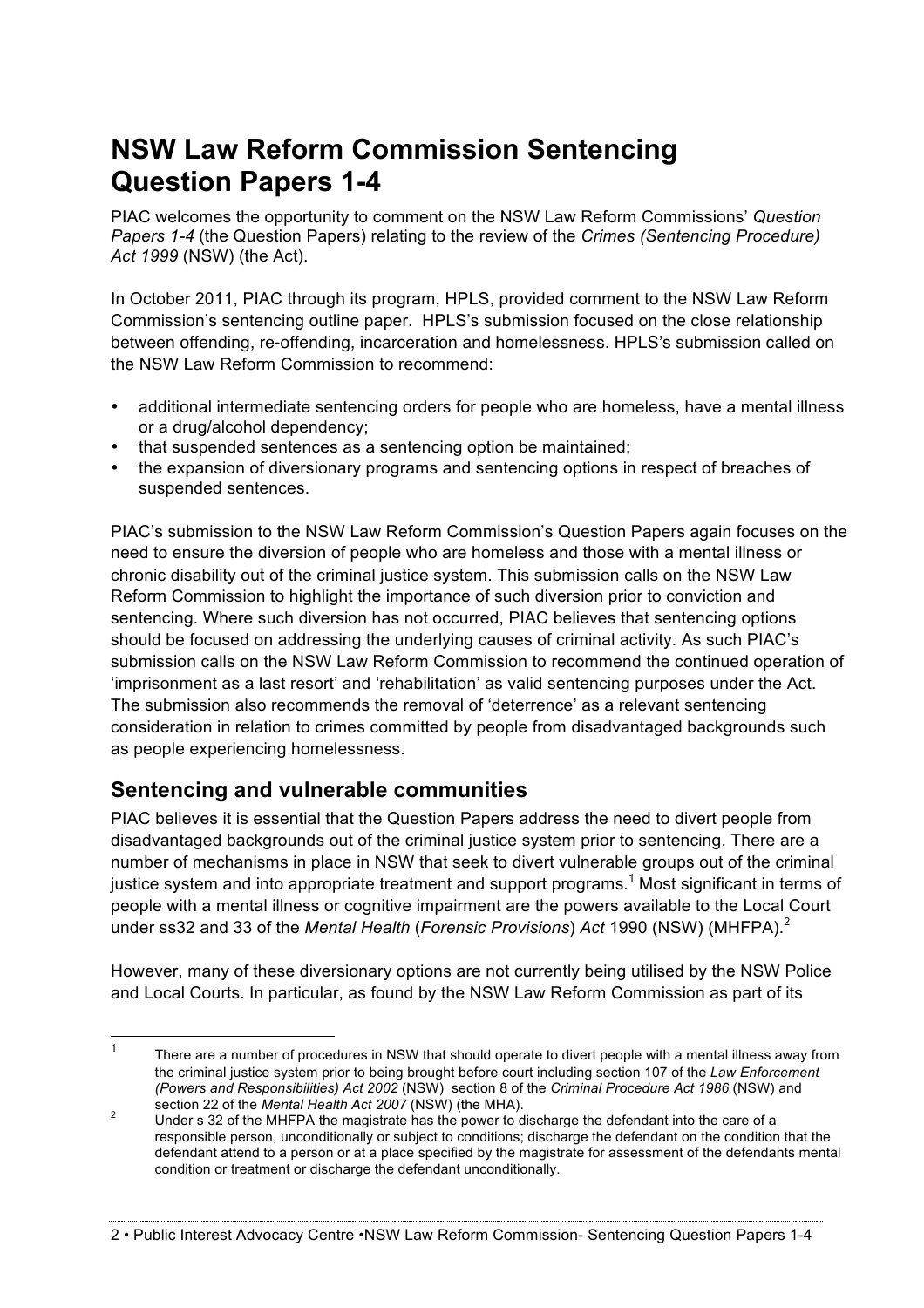review into *People with cognitive and mental health impairments in the criminal justice system*, only a small percentage of matters before the Local Court are dealt with under ss 32 and 33 of the MHFPA. In 2007, 341,896 charges were finalised in the Local Court, with only 3,941 being dealt with under these powers. $3$  The failure of these agencies to exercise these diversionary procedures can also be seen in the disproportionate number of people with a mental illness or cognitive impairment in the criminal justice system. A 2011 report found that 87 per cent of young people in custody in NSW had a psychological disorder, with over 20 per cent of Indigenous young people and 7 per cent of non-Indigenous young people in custody being assessed as having a possible intellectual disability.<sup>4</sup> Further, in 2008, following a study of 2700 people in the Australian prison system, it was found that 28 per cent of the prisoners experienced a mental health disorder in the preceding 12 months, 34 per cent had a cognitive impairment and 38 per cent had a borderline cognitive impairment.<sup>5</sup>

These figures are supported by the casework of the HPLS Solicitor Advocate. Using a recent sample group, from January 2010 to December 2011, the HPLS Solicitor Advocate provided court representation to 179 individual clients facing criminal charges. Of these:

- 45 per cent disclosed that they had a mental illness;
- 60 per cent disclosed that they had drug or alcohol dependency;
- 35 per cent disclosed that they had both a mental illness and drug/alcohol dependency;
- 69 per cent had either a mental illness or drug/alcohol dependency;
- 45 per cent disclosed that they have previously been in prison.

As noted above, the NSW Law Reform Commission is in the process of conducting a review into diversionary options available for people with a mental illness or cognitive impairment in the NSW criminal justice system. PIAC believes that future versions of the Question Papers should contain information from this review as well as other pre-sentence diversionary options available for offenders from disadvantaged backgrounds. The Question Papers should highlight the importance of such options and encourage their use to ensure vulnerable people are diverted away from the criminal justice system prior to conviction and sentencing.

### *Recommendation One*

*That the NSW Law Reform Commission's Question Papers highlight the need to divert vulnerable communities away from the criminal justice system prior to sentencing.* 

# **Question Paper 1**

While providing no comment on whether or not a single primary purpose of sentencing should be adopted in NSW, this submission provides the following comments in relation to how the current sentencing objectives under s 3A of the Act should be applied to disadvantaged groups.

 <sup>3</sup> NSW Department of Attorney General and Justice, *NSW Criminal Court Statistics 2007*, Bureau of Crime Statistics and Research, (10 January 2012)

<sup>&</sup>lt;http://www.bocsar.nsw.gov.au/lawlink/bocsar/ll\_bocsar.nsf/pages/bocsar\_crime\_stat> at 28 May 2012. <sup>4</sup> Indig, Devon, Vecchiato Claudia, Haysom Leigh, *2009 NSW Young People in Custody Health Survey: Full* 

*report,* Justice Health and Juvenile Justice, (2011).

<sup>5</sup> Baldry, Eileen, *A critical perspective on Mental Health Disorders and Cognitive Disability in the Criminal Justice System*, (2008).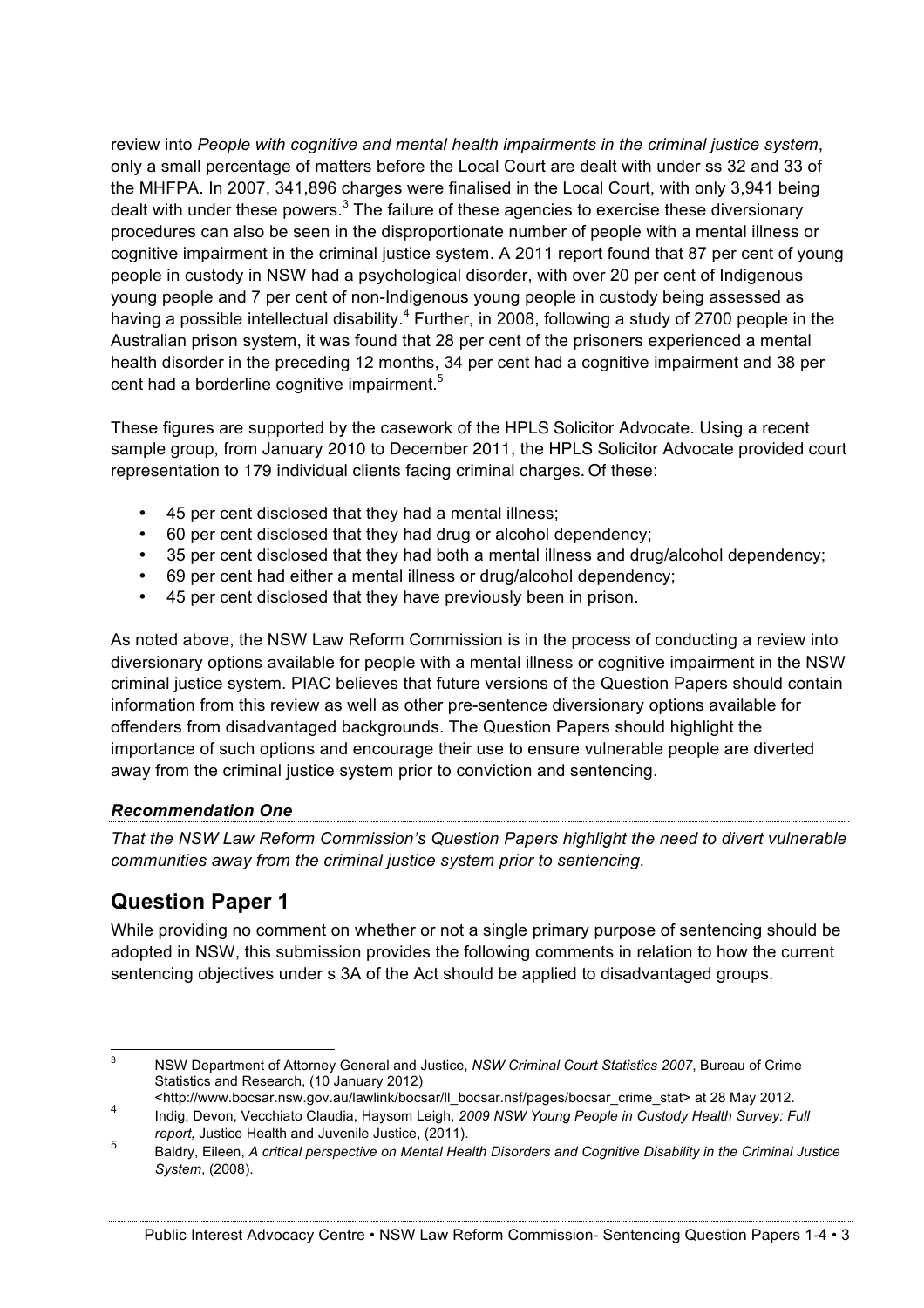#### **Question 1.6: Deterrence as a consideration in sentencing**

PIAC believes the sentencing principle of 'deterrence' under paragraph 3A(b) of the Act should not be applied in relation to offences committed by people experiencing homelessness.

As detailed in Question Paper 1, there are two forms of deterrence relevant to paragraph 3A(b) of the Act: *general* and *specific deterrence*. General deterrence aims to discourage people in general from offending, specific deterrence aims to prevent re-offending by the specific person who was convicted of an offence. There is little evidence to demonstrate the effectiveness of either general or specific deterrence in preventing future offences from being committed. A 2012 study conducted by the NSW Bureau of Crime Statistics and Research found the concept of marginal general deterrence "exerts no measurable effect" in decreasing offending behaviour.<sup>6</sup> General deterrence has also been criticised on the basis of being in conflict with another sentencing principle contained within the Act: proportionality.<sup>7</sup>

Nor is there evidence to suggest that conviction and sentencing are effective in achieving specific deterrence among offenders. A recent study from the NSW Bureau of Crime Statistics and Research, *Re-offending in NSW,* revealed that almost 60 per cent of adults convicted in NSW Courts were reconvicted within 15 years, with 21 per cent of re-offending occurring within one year of the reference offence.<sup>8</sup> Juvenile offenders in NSW have a significantly higher rate of reoffending, with almost 80 per cent being reconvicted within 15 years.<sup>9</sup>

PIAC believes it is unlikely that deterrence will be removed as a valid principle behind sentencing. However, regardless of whether the concept of deterrence remains a valid consideration for sentencing under the Act, PIAC recommends the principle should not apply to people from vulnerable communities who are convicted of crime. As the case study from the work of the HPLS Solicitor Advocate below details, the concept of specific deterrence has no relevance in relation to people experiencing homelessness who often commit crime out of 'need' rather than 'greed'.

#### **Case Study 1**

TD is a homeless man who was convicted of possessing goods in custody under section 527C of the *Crimes Act 1900* (NSW). TD was walking in the park he usually slept in when he found a credit card. Before being arrested by the Police, TD had used the credit card in order to obtain food and accommodation.

PIAC notes that NSW Courts do not apply the principle of general or specific deterrence in the sentencing of offenders with a mental illness or cognitive impairment.<sup>10</sup> In detailing why the application of deterrence was not relevant in offences committed by people with a mental illness or cognitive impairment, Hunt CJ in *R v Wright* claimed "such an offender is not an appropriate

 <sup>6</sup> Weatherburn Don, Wan Wai-Yin, Moffatt Steve, Jones Craig, 'The Effect of Arrest and Imprisonment on Crime', Crime and Justice Bulletin No 158 (NSW Bureau of Crime Statistics and Research, 2012) 15-16.

Crime and Justice Bulletin No 158 (NSW Bureau of Crime Statistics and Research, 2012) 15-16. <sup>7</sup> For more discussion on this point please see Richie, Donald, *Does Imprisonment Deter? A Review of the Evidence*, (April 2011) Sentencing Advisory Council <http://www.sentencingcouncil.vic.gov.au/content/publications/does-imprisonment-deter-review-evidence> at 28

May 2012.

<sup>8</sup> Holmes, Jessie, 'Re-offending in NSW', Crime and Justice Bureau Brief 56 (NSW Bureau of Crime Statistics and Research, 2012).<br>
<sup>9</sup> Ibid.<br>
10 R v Hemsley [2004] NSWCCA 228 [33]. For further discussion please see Freckelton Ian, 'Sentencing

Offenders with Impaired Mental Functioning' (2007)14 *Psychiatry, Psychology and Law* 187.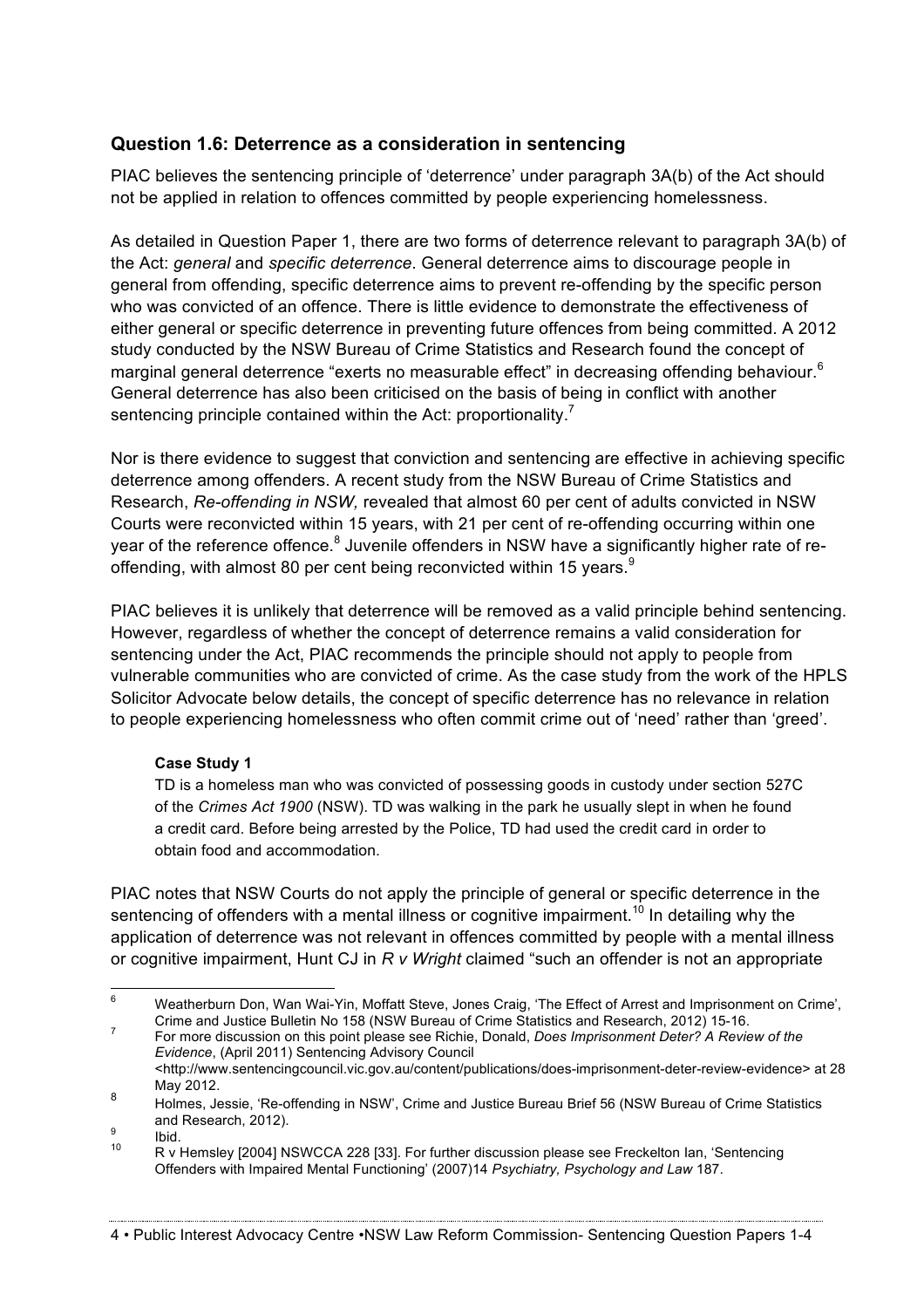medium for making an example to others".<sup>11</sup> PIAC believes such a principle also applies in relation to offenders who are homeless. In addition, as with people with a mental illness or cognitive impairment, sentencing (and specifically incarceration) will have limited impact upon deterring homeless peoples behaviour as their offences are often committed without consideration or concern for the prospect of conviction and sentencing.

#### *Recommendation Two*

*That the NSW Law Reform Commission recommend that the principle of deterrence in the*  Crimes (Sentencing Procedure) Act 1999 *(NSW) not be applied as a relevant consideration in the sentencing of people from vulnerable communities such as those experiencing homelessness.*

### **Question 1.9: Promotion of an offenders rehabilitation**

PIAC supports the continued adoption of sentencing procedures that seek to address the underlying reasons behind offending behaviour and that promote rehabilitation. As detailed above, PIAC believes people from vulnerable groups should be diverted out of the criminal justice system prior to sentencing. However, should this not occur, PIAC believes the most appropriate sentencing principle in relation to such offenders is that of rehabilitation.

#### **Case Study 2**

JK was homeless. He was intially found guilty of criminal offences, especially offensive language, offensive conduct and goods in custody. His consumption of alcohol and methylated spirits increased. He was charged with wielding a knife in a public place, the ninth such charge on his record since 2001. On many occasions he had received a short gaol sentence and then was back on the street. In recent times, his matters had been diverted from the correctional system through the use of ss32 and 33 of the *Mental Health (Criminal Procedure) Act*. However, none of his underlying issues had been addressed.

The Solicitor Advocate worked with a treatment provider to ensure that a treatment plan for JK was put together that would have an impact on his long-term situation, not just his short-term legal problem. This meant that when JK received a good behaviour bond, he was released, not back to the streets, but straight into long-term accommodation with 24-hour support and medical care.

PIAC notes the discussion in Question Paper 1 about whether 'rehabilitation' remains the most appropriate term under paragraph 3A(d) of the Act to describe the need for sentencing options to address the underlying reasons for criminal conduct. PIAC believes more important than the terminology adopted within this section of the Act, is the need to ensure rehabilitation programs receive appropriate levels of funding. PIAC recommends that the future issues of the NSW Law Reform Commission's Question Papers provide details of the current rehabilitation options available during sentencing, their current levels of funding and what funding is required in order to ensure the principles of rehabilitation are achieved in practice.

#### *Recommendation Three*

*That the NSW Law Reform Commission recommend that the principle of rehabilitation be retained as a relevant consideration in sentencing under the* Crimes (Sentencing Procedure) Act 1999 *(NSW) and that programs that promote such rehabilitation be adequately funded.*

 <sup>11</sup> *R v Wright* (1997) 93 A Crim R 48, 50-51.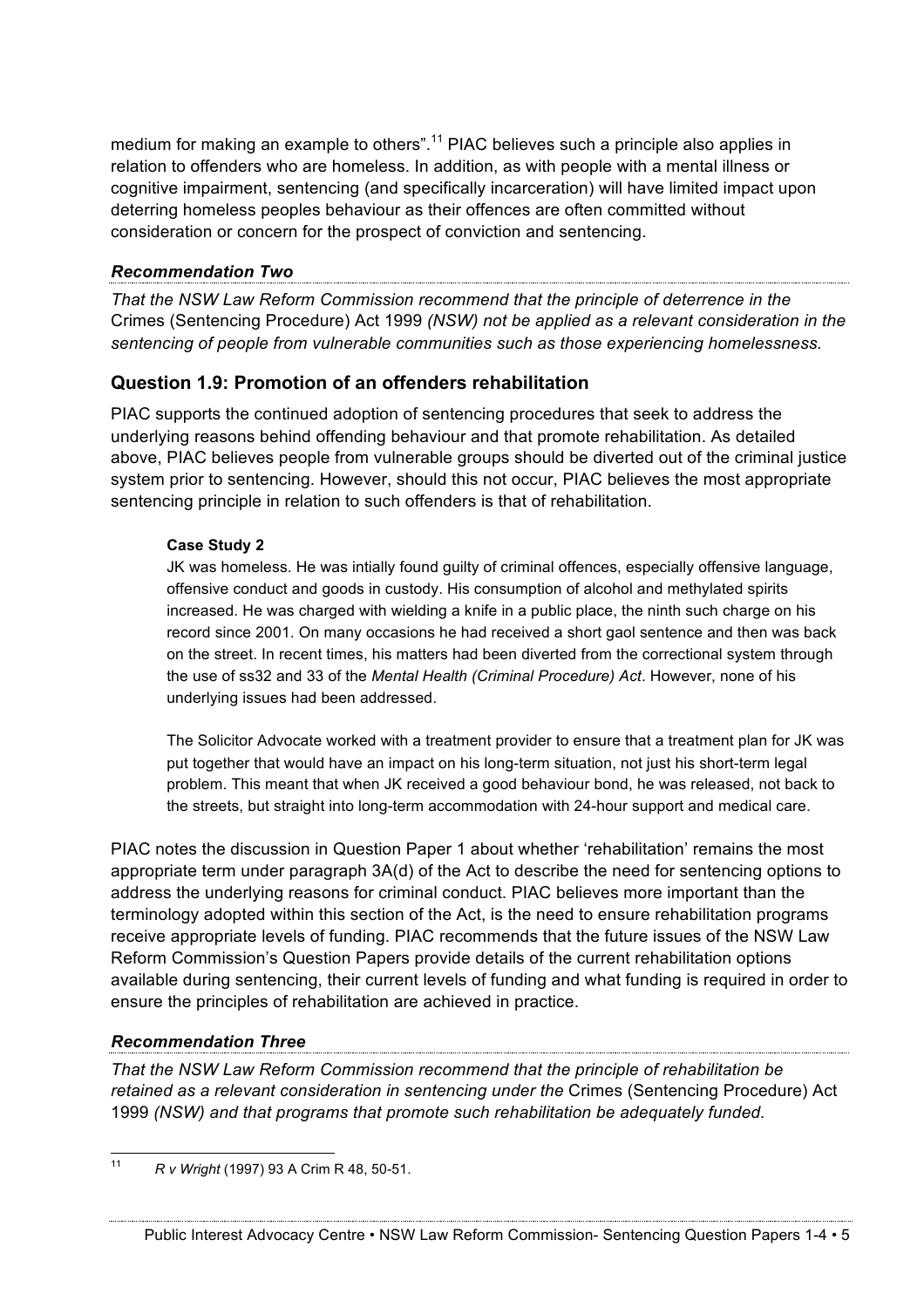# **Question Paper 2**

### **Question 2.1: Imprisonment as a last resort**

PIAC believes the NSW Law Reform Commission should recommend the continuation of the common law and legislative principle that imprisonment is a sentencing option of last resort. As identified in Question Paper 2, the imposition of imprisonment is a 'grave step', and one that places considerable financial cost on the community. A study conducted by the NSW Bureau of Crime Statistics and Research, *The Effect of Prison on Adult Re-offending*, also highlights how custodial sentences are ineffective in reducing high rates of re-offending. Rather than acting as a specific deterrent to adult re-offending in NSW, the report revealed that recidivism risks for offenders convicted of burglary or non-aggravated assault who are sent to prison are significantly higher than among those who are given a non-custodian sentence.<sup>12</sup>

PIAC also notes the role that imprisonment can play in causing homelessness, with a study conducted by the Australian Housing and Urban Research Institute detailing the high rates of homelessness experienced by prisoners upon release.<sup>13</sup> HPLS is currently conducting a study to record the experiences of people who are experiencing homelessness who have been released from prison. Upon its completion, a copy of this report will be provided to the NSW Law Reform Commission.

### *Recommendation Four*

*That the NSW Law Reform Commission recommend that the common law and statutory principle that imprisonment is sentencing option of last resort be retained.*

### **Question Paper 3**

This submission makes no comment on whether s 21A of the *Crimes (Sentencing Procedure) Act 1999* (NSW) (the Crimes Act) should be retained in its current format. However, PIAC recommends the consideration of mitigating factors in sentencing that reflect the experiences of people from disadvantaged backgrounds.

### **Question 3.3: Additional mitigating factors**

PIAC recommends the adoption of homelessness as a factor to mitigate the severity of a sentence. While s 21A (3) of the Crimes Act enables the court to consider the mental health of an offender as a mitigating factor in sentencing, no equivalent provision exists in terms of homelessness. As was detailed above, the offences of people experiencing homelessness are often committed as a consequence of their homeless status. PIAC believes in cases such as illustrated in Case Study 1, courts should consider during sentencing the impact of homelessness as a factor influencing the individuals 'choice' to partake in the offending behaviour.

### *Recommendation Five*

*That the NSW Law Reform Commission recommend the adoption of homelessness as a mitigating factor under the* Crimes (Sentencing Procedure) Act 1999 *(NSW).*

#### 6 • Public Interest Advocacy Centre •NSW Law Reform Commission- Sentencing Question Papers 1-4

 $\frac{12}{12}$  Weatherburn Don, The effect of prison on adult re-offending', Crime and Justice Bulletin No 143 (NSW Bureau of Crime Statistics and Research, 2010) 10. <sup>13</sup> Baldry Eileen, McDonnell Desmond, Maplestone Peter and Peeters Manu*, Ex-prisoners and accommodation:* 

*what bearing do different forms of housing have on social re-integration* (August 2003), Australian Housing and Urban Research Institute, <http://www.ahuri.edu.au/publications/p70068/> at 28 May 2012.